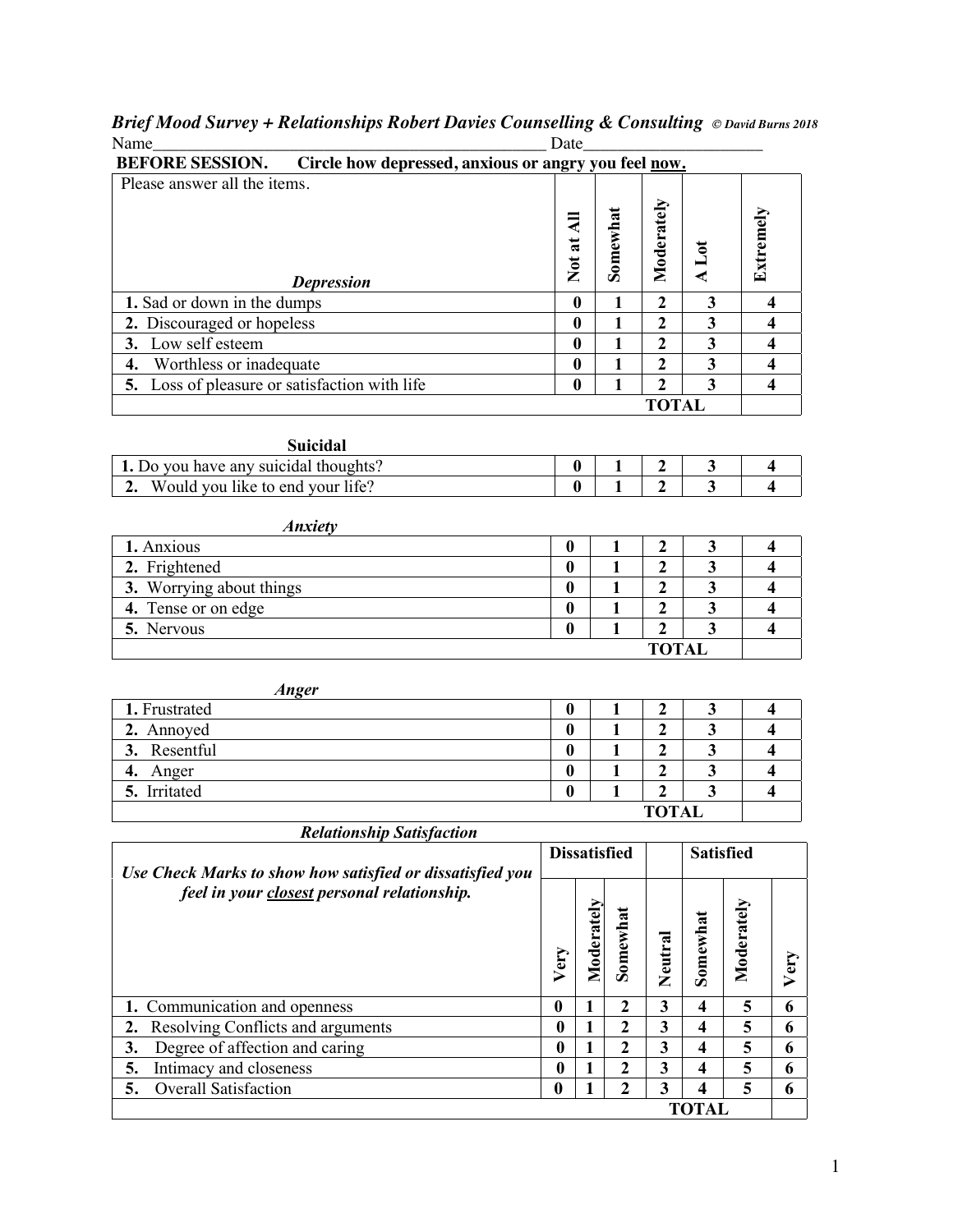#### **Brief Mood Survey + Relationships** *Robert Davies Counselling & Consulting Services* **© David** Burns Name\_\_\_\_\_\_\_\_\_\_\_\_\_\_\_\_\_\_\_\_\_\_\_\_\_\_\_\_\_\_\_\_\_\_\_\_\_\_\_\_\_ Date\_\_\_\_\_\_\_\_\_\_\_\_\_\_\_\_

| <b>AFTER SESSION</b> Circle how depressed, anxious or angry you are feeling now. Answer all items. |                                   |              |                |   |                  |
|----------------------------------------------------------------------------------------------------|-----------------------------------|--------------|----------------|---|------------------|
| <b>Depression</b>                                                                                  | ₹<br>$\sharp$<br>$\sum_{i=1}^{n}$ | Somewhat     | Moderately     | इ | Extremely        |
| 1. Sad or down in the dumps                                                                        | 0                                 |              | 2              | 3 | $\boldsymbol{4}$ |
| 2. Discouraged or hopeless                                                                         | 0                                 |              | 2              | 3 | 4                |
| 3. Low self esteem                                                                                 | 0                                 |              | $\mathbf{2}$   | 3 | 4                |
| Worthless or inadequate<br>6.                                                                      | $\mathbf 0$                       |              | 2              | 3 | 4                |
| 5. Loss of pleasure or satisfaction with life                                                      | $\bf{0}$                          |              | $\overline{2}$ | 3 | $\boldsymbol{4}$ |
|                                                                                                    |                                   | <b>TOTAL</b> |                |   |                  |

| Suicidal                              |  |  |  |
|---------------------------------------|--|--|--|
| 1. Do you have any suicidal thoughts? |  |  |  |
| 2. Would you like to end your life?   |  |  |  |
|                                       |  |  |  |

| <b>Anxiety</b>           |   |  |   |   |  |  |
|--------------------------|---|--|---|---|--|--|
| 1. Anxious               | 0 |  |   |   |  |  |
| 2. Frightened            | 0 |  |   |   |  |  |
| 3. Worrying about things | 0 |  |   |   |  |  |
| 4. Tense or on edge      | 0 |  | n | 3 |  |  |
| 5. Nervous               | 0 |  |   | 3 |  |  |
| <b>TOTAL</b>             |   |  |   |   |  |  |

| Anger         |   |  |   |   |  |  |
|---------------|---|--|---|---|--|--|
| 1. Frustrated | 0 |  | σ | 3 |  |  |
| 2. Annoyed    | 0 |  |   | 3 |  |  |
| 3. Resentful  | 0 |  | Δ | 3 |  |  |
| 4. Anger      | 0 |  | Δ | 3 |  |  |
| 5. Irritated  | 0 |  | σ | 3 |  |  |
| <b>TOTAL</b>  |   |  |   |   |  |  |

### *Relationship Satisfaction*

| Circle how satisfied or dissatisfied you feel in your |          | <b>Dissatisfied</b> |                  |         | <b>Satisfied</b> |            |      |
|-------------------------------------------------------|----------|---------------------|------------------|---------|------------------|------------|------|
| closest personal relationship.                        | Very     | Moderately          | Somewhat         | Neutral | Somewhat         | Moderately | Very |
| 1. Communication and openness                         | $\bf{0}$ |                     | 2                | 3       | 4                | 5          | 6    |
| 2. Resolving Conflicts and arguments                  | 0        |                     | 2                | 3       | $\boldsymbol{4}$ | 5          | 6    |
| 3.<br>Degree of affection and caring                  | $\bf{0}$ |                     | 2                | 3       | 4                | 5          | 6    |
| 7.<br>Intimacy and closeness                          | 0        |                     | $\overline{2}$   | 3       | 4                | 5          | 6    |
| <b>Overall Satisfaction</b><br>5.                     | 0        |                     | $\boldsymbol{2}$ | 3       | 4                | 5          | 6    |
|                                                       |          |                     |                  |         |                  |            |      |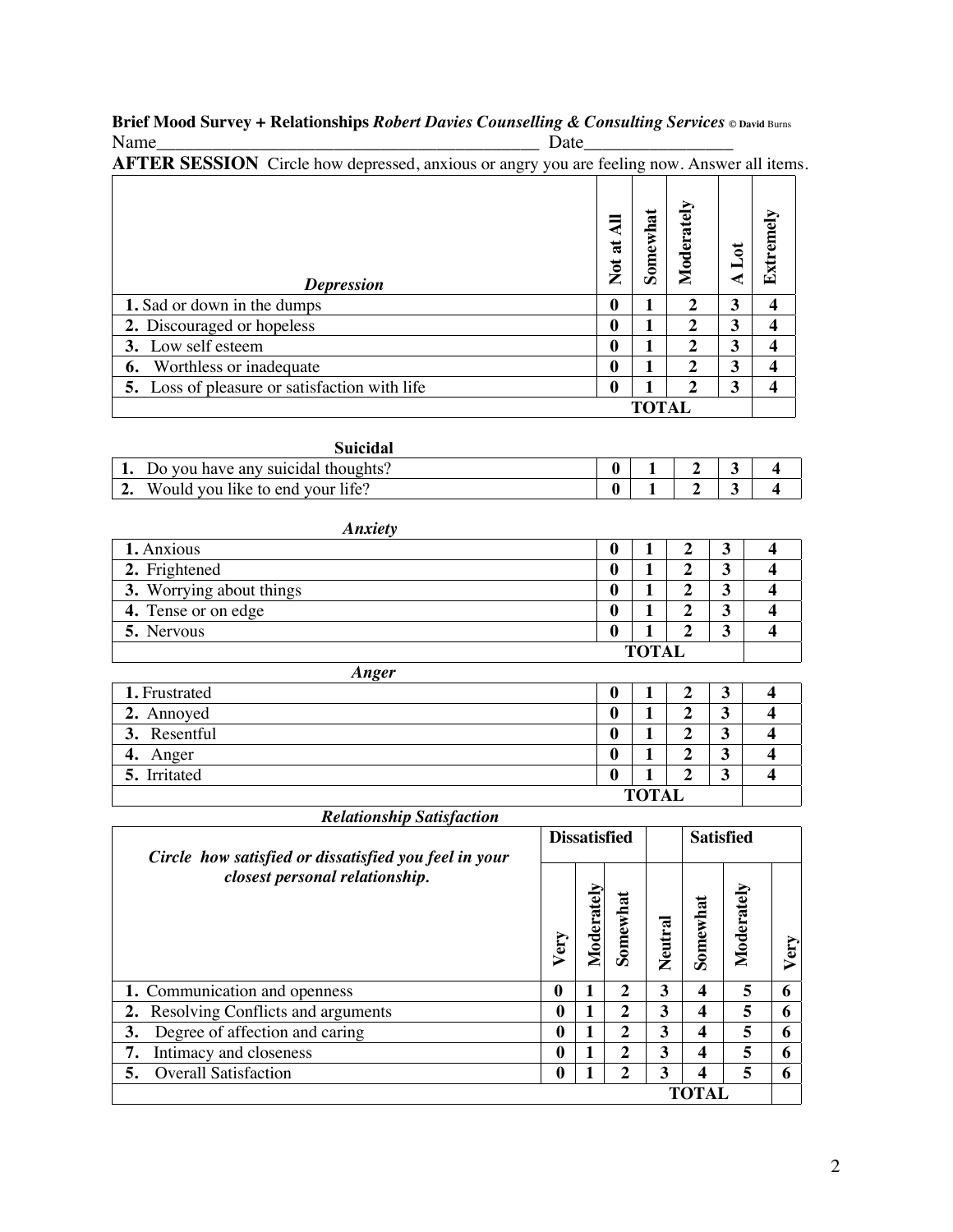## Name\_\_\_\_\_\_\_\_\_\_\_\_\_\_\_\_\_\_\_\_\_\_\_\_\_\_\_\_\_\_\_\_\_\_\_\_\_\_\_\_Date\_\_\_\_\_\_\_\_\_\_\_\_\_\_\_\_\_\_\_

 **TOTAL**

# *BEFORE SESSION*

**Brief Mood Survey + Cravings** – Use checks to indicate how you are feeling **right now**. Please answer all the items.

| <b>Depression</b>                                 | Ę<br>Not at  | Somewhat | Moderately       | A Lot | Extremely               |
|---------------------------------------------------|--------------|----------|------------------|-------|-------------------------|
| 1. Sad or down in the dumps                       | $\bf{0}$     | 1        | $\overline{2}$   | 3     | $\boldsymbol{4}$        |
| 2. Discouraged or hopeless                        | $\mathbf{0}$ | 1        | $\mathbf{2}$     | 3     | 4                       |
| 3. Low self-esteem, inferiority, or worthlessness | $\mathbf{0}$ | 1        | $\mathbf{2}$     | 3     | 4                       |
| Loss of motivation to do things<br>4.             | $\mathbf{0}$ | 1        | 2                | 3     | 4                       |
| 5. Loss of pleasure or satisfaction with life     | $\bf{0}$     | 1        | $\mathbf{2}$     | 3     | 4                       |
|                                                   |              |          |                  | TOTAL |                         |
| <b>Anxiety</b>                                    |              |          |                  |       |                         |
| 1. Anxious                                        | $\mathbf{0}$ | 1        | 2                | 3     | $\overline{\mathbf{4}}$ |
| 2. Frightened                                     | $\bf{0}$     | 1        | $\overline{2}$   | 3     | 4                       |
| 3. Worrying about things                          | $\bf{0}$     | 1        | $\mathbf{2}$     | 3     | 4                       |
| 4. Tense or on edge                               | $\bf{0}$     | 1        | $\mathbf{2}$     | 3     | 4                       |
| 5. Nervous                                        | $\bf{0}$     |          | $\boldsymbol{2}$ | 3     | 4                       |

|  | Anger |
|--|-------|
|--|-------|

| 1. Frustrated |  |  |   |  |  |  |  |  |
|---------------|--|--|---|--|--|--|--|--|
| 2. Annoyed    |  |  |   |  |  |  |  |  |
| 3. Resentful  |  |  | ¬ |  |  |  |  |  |
| 4. Anger      |  |  | n |  |  |  |  |  |
| 5. Irritated  |  |  | ∼ |  |  |  |  |  |
| <b>TOTAL</b>  |  |  |   |  |  |  |  |  |

## *Cravings and Urges to Use*

|                                                                       | Erue<br>₹<br>$\sum_{i=1}^{n}$ | Fue<br>Slightly | Moderately   | ery | Completely |
|-----------------------------------------------------------------------|-------------------------------|-----------------|--------------|-----|------------|
| <b>1.</b> Sometimes I crave drugs or alcohol.                         | 0                             |                 | $\mathbf{2}$ | 3   | 4          |
| Sometimes I have the urge to use drugs or alcohol.<br>2.              | 0                             |                 | $\mathbf{2}$ | 3   | 4          |
| 3. Sometimes I really want to use drugs or alcohol.                   | $\bf{0}$                      |                 | $\mathbf{2}$ | 3   | 4          |
| Sometimes It's hard to resist the urge to use drugs or alcohol.<br>4. | $\mathbf{0}$                  |                 | $\mathbf{2}$ | 3   | 4          |
| Sometimes I have to struggle with the temptation to use drugs<br>5.   | $\mathbf{0}$                  |                 | $\mathbf{2}$ | 3   | 4          |
| or alcohol.                                                           |                               |                 |              |     |            |
|                                                                       |                               |                 | <b>TOTAL</b> |     |            |